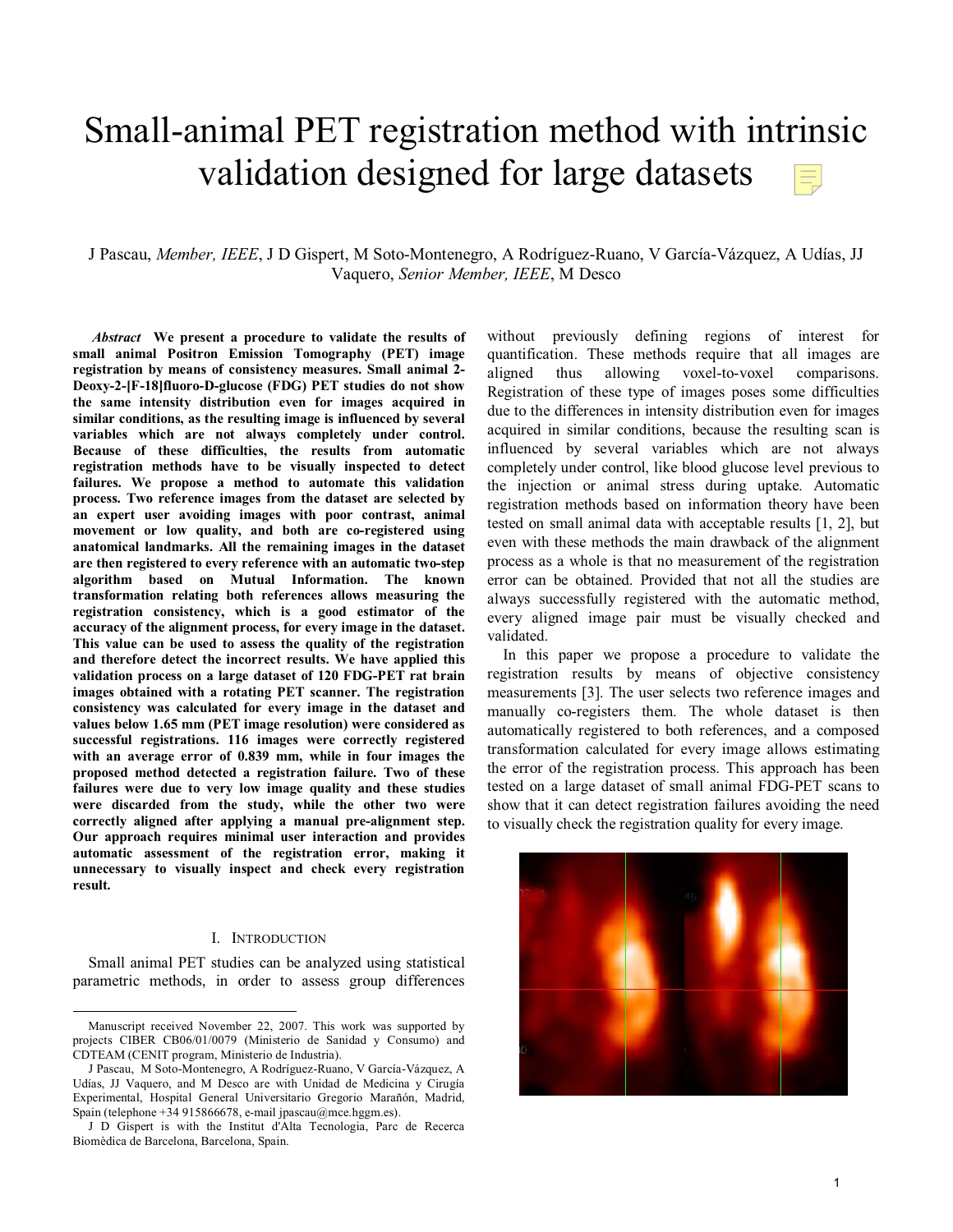Fig. 1. Sagittal sections of two FDG-PET rat brain images (nose up). Differences in contrast are observed: both images show glucose metabolic activity in the brain, but structures outside the brain do not display similar activity in both images. Slight animal condition differences during FDG update are responsible for these differences.

## II. MATERIALS AND METHODS

120 FDG-PET scans of male Dark Agouti rats were acquired using a rotating PET scanner [4]. Images were acquired for 60 min after a 30 min uptake, with animals under anaesthesia (isoflurane). Acquired data were reconstructed with 3DRP algorithm, obtaining images with [55,55,55] matrix size and voxel size 0.8145 mm isotropic. These data were part of a study on the cerebral effects of MDMA on cerebral metabolism. Figure 1 shows two images belonging to the dataset.



Fig. 2. Reference images selected by the user, with several anatomical landmarks used for manual registration.

Two reference images  $(r_1$  and  $r_2)$  were selected by an expert user avoiding images with poor contrast, animal movement or low quality. These reference images were co-registered using 5 pairs of anatomical landmarks (fig. 2), afterwards calculating the rigid transformation following the method proposed in [5]. All the images in the dataset were then registered to every reference with an automatic algorithm that optimized Normalized Mutual Information [6] with the following implementation details: multiresolution strategy with two sub-sampling steps (the first one subsamples every [4,4,2] voxels in [x,y,z] directions, and the second every [2,2,1]); joint histogram estimation using Partial Volume Interpolation [7] with 64 bins; Powell optimization [8]. The algorithm worked on a two-step manner: in the first step (low resolution) the cost function is optimized using the whole reference image, while in the high resolution step the brain of the reference image is masked (only voxels inside the mask are used to calculate the cost function) in order to obtain the best quality in the structure of interest (the brain tissue). To avoid interpolation artifacts that are quite common when deriving information theory measures from the joint histogram [9], reference image was resampled, changing its matrix size from [55,55,55] to [65,65,65]. The whole automatic registration process is depicted in fig. 3.

To automate the validation process, we measure the registration consistency, following the idea initially proposed by Woods [3]. Briefly, it assesses the registration quality by co-registering three images, composing the transformations obtained and measuring the difference between this composed transformation and the identity.

Every image  $I_i$  in the dataset was registered to every reference image  $(r_1 \text{ and } r_2)$  obtaining transformations  $T_{Ijrl}$  and  $T_{Ij r2}$  and the associated homogeneus matrices ( $M_{Ij r1}$  and  $M_{Ij r1}$ ). In the absence of registration error, being  $\circ$  the composition of transformations,  $T_{Ijrl} \circ T_{rlr2} \circ T_{r2Ij}$  should correspond to the identity transformation. Thus, the difference between  $M_{Ijrl} \cdot M_{r1r2} \cdot M_{r2Ij}$  and the identity matrix *I* estimates the registration error:

$$
\Delta M_j = M_{ljr1} \cdot M_{r1r2} \cdot M_{r2lj} - I
$$

 In an attempt to represent this error with a single number, we selected a bounding box containing our volume of interest (the brain), and calculated the average error in the eight vertices of this box  $(p(i) = [x_i, y_i, z_i]$  *i*=1..8):

$$
RCI_j = 1/8 \sum_{i=1..8} \left\| \Delta M_j \cdot p(i) \right\|
$$

This Registration Consistency Index (*RCIj*) measures the registration consistency for image *Ij* and reference images *r1* and  $r_2$ . To classify the registration of image  $I_i$  with both references as successful or not, the image resolution (1.65 mm) is used as a threshold, in such a way that when the  $RCI_i$ is lower than this value the registration is classified as *Successful* and for misalignments larger than image resolution the registration result is labelled as *Failure*.